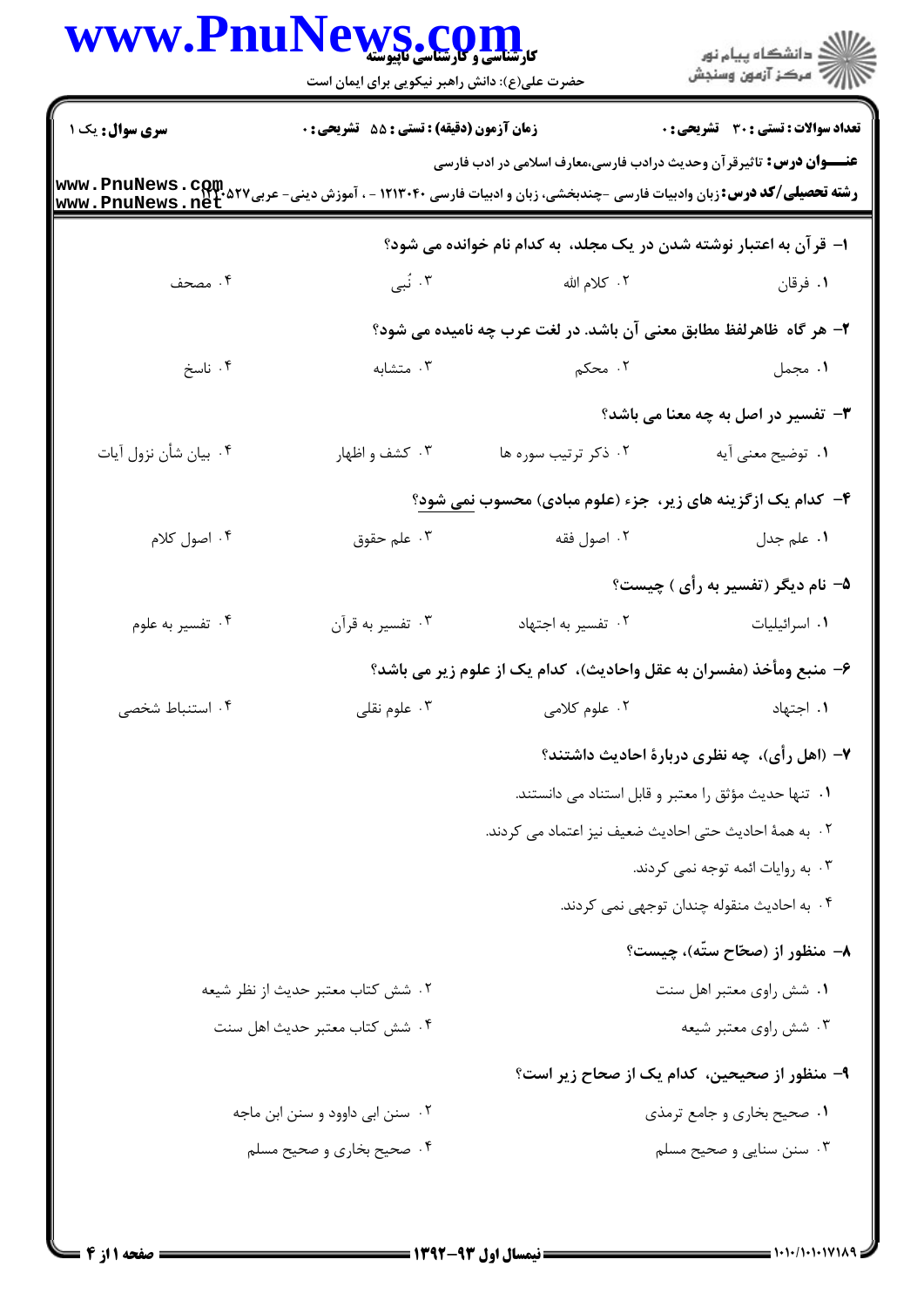| WWW.PnuNews.com                                                                                                                                       | حضرت علی(ع): دانش راهبر نیکویی برای ایمان است           |                                                                                                               | ڪ دانشڪاه پيا <sub>م</sub> نور<br>۾ مرڪز آزمون وسنجش            |
|-------------------------------------------------------------------------------------------------------------------------------------------------------|---------------------------------------------------------|---------------------------------------------------------------------------------------------------------------|-----------------------------------------------------------------|
| <b>سری سوال : ۱ یک</b>                                                                                                                                | <b>زمان آزمون (دقیقه) : تستی : 55 تشریحی : 0</b>        |                                                                                                               | <b>تعداد سوالات : تستی : 30 ٪ تشریحی : 0</b>                    |
| <b>رشته تحصیلی/کد درس:</b> زبان وادبیات فارسی -چندبخشی، زبان و ادبیات فارسی ۱۲۱۳۰۴۰ - ، آموزش دینی- عربی۲۷ Mww . PnuNews . Qpm<br>www . PnuNews . net |                                                         | <b>عنــــوان درس:</b> تأثیرقر آن وحدیث درادب فارسی،معارف اسلامی در ادب فارسی                                  |                                                                 |
|                                                                                                                                                       |                                                         |                                                                                                               | ۱۰– فصل (نُحل)، در کدام یک از صحّاح زیر آمده است؟               |
| ۰۴ جامع ترمذي                                                                                                                                         | ۰۳ سنن ابن ماجه                                         | ۰۲ سنن ابي داوود                                                                                              | ۰۱ سنن نسایی                                                    |
|                                                                                                                                                       |                                                         | 11– کدام یک از کتب اربعه شیعه، راهنمای معتبر امامیه در فقه و کلام می باشد؟                                    |                                                                 |
| ۴. تهذيبُ الاحكام                                                                                                                                     | ۰۳ الاستبصار                                            | ٢. مَن لا يَحضُره الفَقيه                                                                                     | <b>۱</b> . الكافي                                               |
|                                                                                                                                                       |                                                         | ۱۲- کدام یک از شرحهای زیر ، جزء شروح کتاب الاستبصار محسوب می شود؟                                             |                                                                 |
|                                                                                                                                                       | ۰۲ شرح شیخ طوسی                                         |                                                                                                               | ٠١ شرح المُقنِعَه شيخ مفيد                                      |
|                                                                                                                                                       | ۰۴ شرح ملا صدرای شیرازی                                 |                                                                                                               | ۰۳ شرح قاضی نورالله شوشتری                                      |
|                                                                                                                                                       |                                                         | ۱۳– کدام علم از (متن حدیث و طُرُق آن)، بحث می کند؟                                                            |                                                                 |
| ۰۴ رجال                                                                                                                                               | ۰۳ کلام                                                 | ۰۲ درایه                                                                                                      | ۰۱ فقه                                                          |
|                                                                                                                                                       |                                                         | ۱۴– در آیهٔ شریفه ( القارعه ماالقارعه )، کدام یک از انواع اشاره ذکر شده است؟                                  |                                                                 |
| ۰۴ رمز                                                                                                                                                | ۰۳ کنایه                                                | ۰۲ ایماء                                                                                                      | ۰۱ تفخیم                                                        |
|                                                                                                                                                       |                                                         |                                                                                                               | 1۵– تلمیح در لغت به چه معناست؟                                  |
| ۰۴ گنجانیدن                                                                                                                                           | ۰۳ از هم باز کردن                                       | ۰۲ سبک نگریستن                                                                                                | ١. اخذ كردن                                                     |
|                                                                                                                                                       |                                                         | ۱۶– بیت (عیب رندان مکن ای زاهد پاکیزه سرشت / که گناه دگران بر تو نخواهند نوشت )، به کدام یک از آیات زیر تلمیح | دارد؟                                                           |
|                                                                                                                                                       | ٢. وَ مَن عَمِلَ صالحاً فَلِنَفسه وَ من آساءَ فَعَلَيها | ١. ۚ وَ لا تكسبُ كُلُّ نفس الَّا عَلَيها وَ لا تَزِرُ وازَرهٌ وَزِرَ ٱخري                                     |                                                                 |
|                                                                                                                                                       | ۴. وَ ان لَيسَ للانسانَ الَّا ما سَعي                   |                                                                                                               | ٣. لا تَقنَطوا من رَحمَه اللّه انَّ اللهَ يَغفرُ الذنوبَ جميعاً |
|                                                                                                                                                       |                                                         | ۱۷– اگر شاعر بیش از یک بیت از شعر دیگران بگیرد، در اصطلاح چه نامیده می شود؟                                   |                                                                 |
| ۰۴ استعانت                                                                                                                                            | ۰۳ رفو                                                  | ۰۲ ایداع                                                                                                      | ۰۱ تضمین                                                        |
|                                                                                                                                                       |                                                         | ۱۸– کدام گزینه بیانگر نظر سیوطی در ( الاتقان)، در مورد تضمین در قرآن کریم می باشد؟                            |                                                                 |
|                                                                                                                                                       |                                                         | ٠١ (وَكَتَبِنا عَلَيهم فيها أنَّ النفس بالنّفس) تضمين به شمار مي رود.                                         |                                                                 |
|                                                                                                                                                       |                                                         | ۰۲ لغاتی همچون (سِجِلّ، سُرادق و استبرق) جزء تضمین است.                                                       |                                                                 |
|                                                                                                                                                       |                                                         |                                                                                                               | ۰۳ همه جای قرآن تضمین وجود دارد.                                |
|                                                                                                                                                       |                                                         | ۰۴ (محمّدً رسول الله و الذين مَعَه أَشّداءُ عَلَى الكُفارِ) تضمين به شمار مى رود.                             |                                                                 |
|                                                                                                                                                       |                                                         |                                                                                                               |                                                                 |

 $= 1.1 - (1.1 - 11)$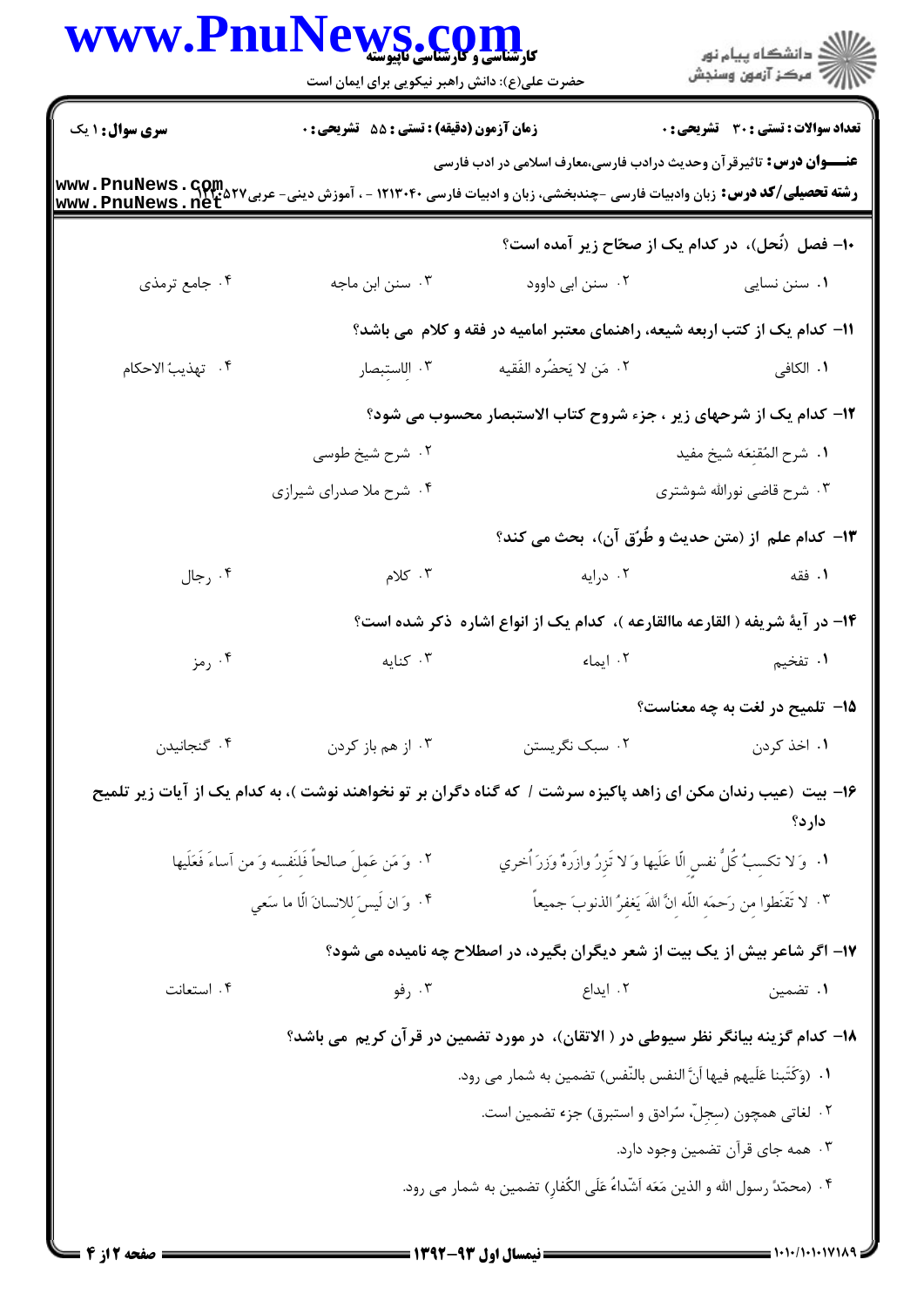| <b>WWW.Pnu</b> l                                                                                                                              | <b>MS . COMM</b><br>کارشناسی و کارشناسی ناپیوسته<br>حضرت علی(ع): دانش راهبر نیکویی برای ایمان است                                     |                                                                            | ڪ دانشڪاه پيا <sub>م</sub> نور<br>ا∛ مرڪز آزمون وسنجش                       |
|-----------------------------------------------------------------------------------------------------------------------------------------------|---------------------------------------------------------------------------------------------------------------------------------------|----------------------------------------------------------------------------|-----------------------------------------------------------------------------|
| <b>سری سوال : ۱ یک</b>                                                                                                                        | زمان آزمون (دقیقه) : تستی : 55 آتشریحی : 0                                                                                            |                                                                            | تعداد سوالات : تستي : 30 ٪ تشريحي : 0                                       |
| <b>رشته تحصیلی/کد درس:</b> زبان وادبیات فارسی -چندبخشی، زبان و ادبیات فارسی ۱۲۱۳۰۴۰ - ، آموزش دینی- عربی۲۷ GruNews . G<br>www . PnuNews . net |                                                                                                                                       |                                                                            | <b>عنـــوان درس:</b> تاثیرقر آن وحدیث درادب فارسی،معارف اسلامی در ادب فارسی |
|                                                                                                                                               |                                                                                                                                       |                                                                            | ۱۹- در کدام یک از گزینه های زیر (اقتباس) وجود دارد؟                         |
|                                                                                                                                               |                                                                                                                                       | ۰۱ از مدحت تو راحت پیراهن یوسف / در ذکر تو خاصیّت انگشتری جم               |                                                                             |
|                                                                                                                                               |                                                                                                                                       | ٢. ألقوهُ على وَجه ابي يأتِ بَصيراً / در شأن تو شاه از پسر تاجورت باد      |                                                                             |
|                                                                                                                                               |                                                                                                                                       | ۰۳ بوی پیراهن گم گشتهٔ خود می شنوم / گر بگویم همه گویند ضلالی است قدیم     |                                                                             |
|                                                                                                                                               |                                                                                                                                       | ۰۴ نا امیدم مکن از سابقه لطف ازل / تو پس پرده چه دانی که که خوبست و که زشت |                                                                             |
|                                                                                                                                               | ۲۰– اگر در سخنی، تمثیل چیزی به چیزی با ذکر ادوات تشبیه همراه باشد در زبان انگلیسی به آن چه می گویند؟                                  |                                                                            |                                                                             |
| personification . <sup>*</sup>                                                                                                                | comparison .                                                                                                                          | proverb .r                                                                 | metaphore .                                                                 |
|                                                                                                                                               |                                                                                                                                       |                                                                            | <b>ا۲</b> – نویسنده کتاب (امثال قران) کیست؟                                 |
| ۰۴ علی اکبر دهخدا                                                                                                                             | ۰۳ علی اصغر حکمت                                                                                                                      | ۰۲ محممد علی فروغی                                                         | ٠١. غلامحسين يوسفي                                                          |
|                                                                                                                                               | ۴۲– کدام یک از گزینه های زیر، تناسب معنایی بیشتری با مفهوم آیه شریفه ( وَمَن یَکفُر بالله وَ ملائکَتِه وَ کُتُبِه وَ رُسُلِه و الیومِ |                                                                            | الآخر فَقَد ضَلَّ ضَلالاً بعيداً) دارد؟                                     |
|                                                                                                                                               |                                                                                                                                       | ۰۱ بیار ای خوان و بپیمای جام / ز تیمار گیتی مبر هیچ نام                    |                                                                             |
|                                                                                                                                               |                                                                                                                                       | ۰۲ پرستیدن دادگر پیشه کن / ز روز گذر کردن اندیشه کن                        |                                                                             |
|                                                                                                                                               |                                                                                                                                       | ۰۳ نباشد همی نیک و بد پایدار / همان به که نیکی بود پایدار                  |                                                                             |
|                                                                                                                                               |                                                                                                                                       | ۰۴ میاسای ز آموختن یک زمان / ز دانش میفکن دل اندر گمان                     |                                                                             |
| داده است و در همان حال، بیان او منطقی و همراه با قیاسات خطابی و عقلی است)، وصف حال کدام یک از شعرای زیر می                                    | ۲۳- عبارت (ویژگی عمده شعر او اشتمال بر مواعظ و حِکم بسیار است و نیز دعوت مذهبی او به اشعارش رنگ دینی آشکاری                           |                                                                            | باشد؟                                                                       |
| ۰۴ ناصرخسرو                                                                                                                                   | ۰۳ انوري                                                                                                                              | ۰۲ خاقانی                                                                  | ۰۱ سنائی                                                                    |
|                                                                                                                                               | ٢۴– كدام يک از ابيات زير به مفهوم آيهٔ شريفهٔ ( وَ تَزَوِّدُوا ۖ فَانَّ خَيرَ الزَّادِ التَّقوَي)، اشاره دارد؟                        |                                                                            |                                                                             |
|                                                                                                                                               |                                                                                                                                       | ۰۱ ای خردمند چه تازی ز پس سفله جهان / همچو تشنه ز پس خشک فریبنده سراب      |                                                                             |
|                                                                                                                                               |                                                                                                                                       | ۰۲ هر هدایت که داری ای درویش / هدیه حق شمر نه کردهٔ خویش                   |                                                                             |
|                                                                                                                                               |                                                                                                                                       | ۰۳ به زاد این سفرت سخت کوش باید بود / که این همی سوی دارالسلام باید کرد    |                                                                             |
|                                                                                                                                               | ۰۴ ای برادر بر هوای دین، بنشین بر زمین دین / که ادریس از این زمین به مکان العلی شده است                                               |                                                                            |                                                                             |
|                                                                                                                                               |                                                                                                                                       |                                                                            |                                                                             |

 $\blacksquare$